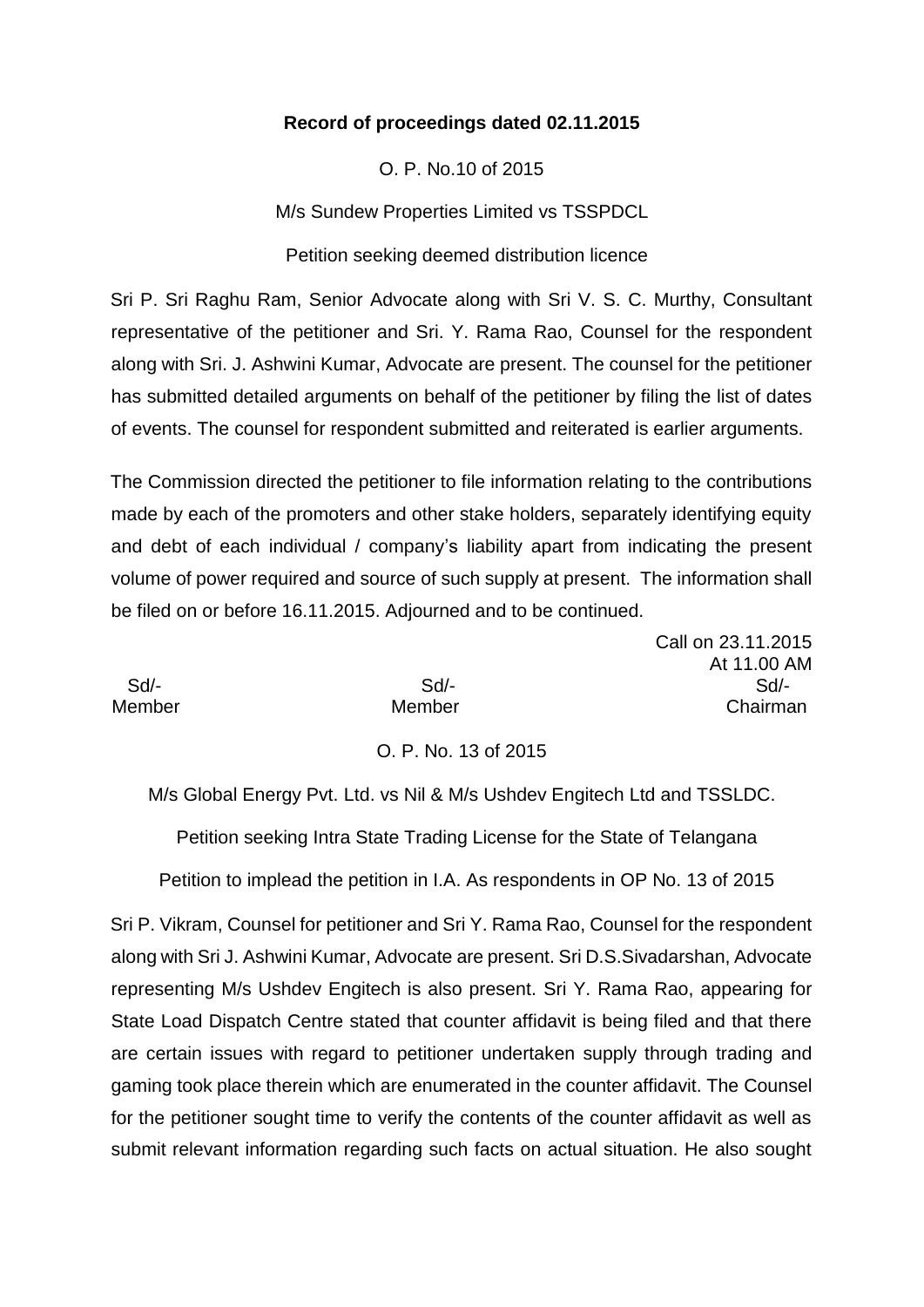time to file a reply to the counter affidavit of SLDC. While filing such reply, a copy has to be given to the counsel for the respondent. Adjourned.

Call on 23.11.2015 At 11.00 AM Sd/- Sd/- Sd/- Member Member Chairman

#### O. P. No. 86 of 2015

M/s. Indian Wind Power Association vs TSTRANSCO, TSDISCOMS & TGNREDCL Petition filed u/s 61 (h) & 86 (1)(e) of Electricity Act, 2003,Clause 5.12.1 & 5.12.2 of National Electricity Policy and Clause 6.4 of National Tariff Policy for determination / refixation of several factors that form part of the tariff for the State of Telangana

Sri. Y. Anantha Raman, Advocate representing Sri S. V. S. Choudary, Counsel for Petitioner along with Sri V. Sailendra, Coordinator of the Petitioner appeared for the petitioner. Sri. Y. Rama Rao, Counsel for the respondent along with Sri J. Ashwini Kumar, Advocate are present for the respondents. Upon notice Sri K.Govind Raj, Development Officer appeared on behalf of New and Renewable Energy Development Corporation of Telangana. The Counsel for the respondents stated that the respondents have filed their counter affidavit. The counsel for the petitioner sought time to file a reply in the matter. The representatives of New and Renewable Energy Development Corporation of Telangana brought to the notice of the Commission that the government is in the process of formulating a policy on wind projects and a draft is under active consideration of the Secretary, Energy Department.

The Commission keeping in view that it is awaiting policy on wind projects from the government adjourned the hearing. The Commission desired that a presentation be made by the TSNREDCL along with and in the presence of the representatives of the petitioner and the Discoms. The Commission directed the representatives of TSNREDCL to furnish to the Commission and the parties a copy of the draft policy proposed by the Government. Adjourned. Office to obtain a clear date and intimate to the parties to enable them to be present and make the presentation as desired above.

| Sd/-   | Sd/-   | Sd/-     |
|--------|--------|----------|
| Member | Member | Chairman |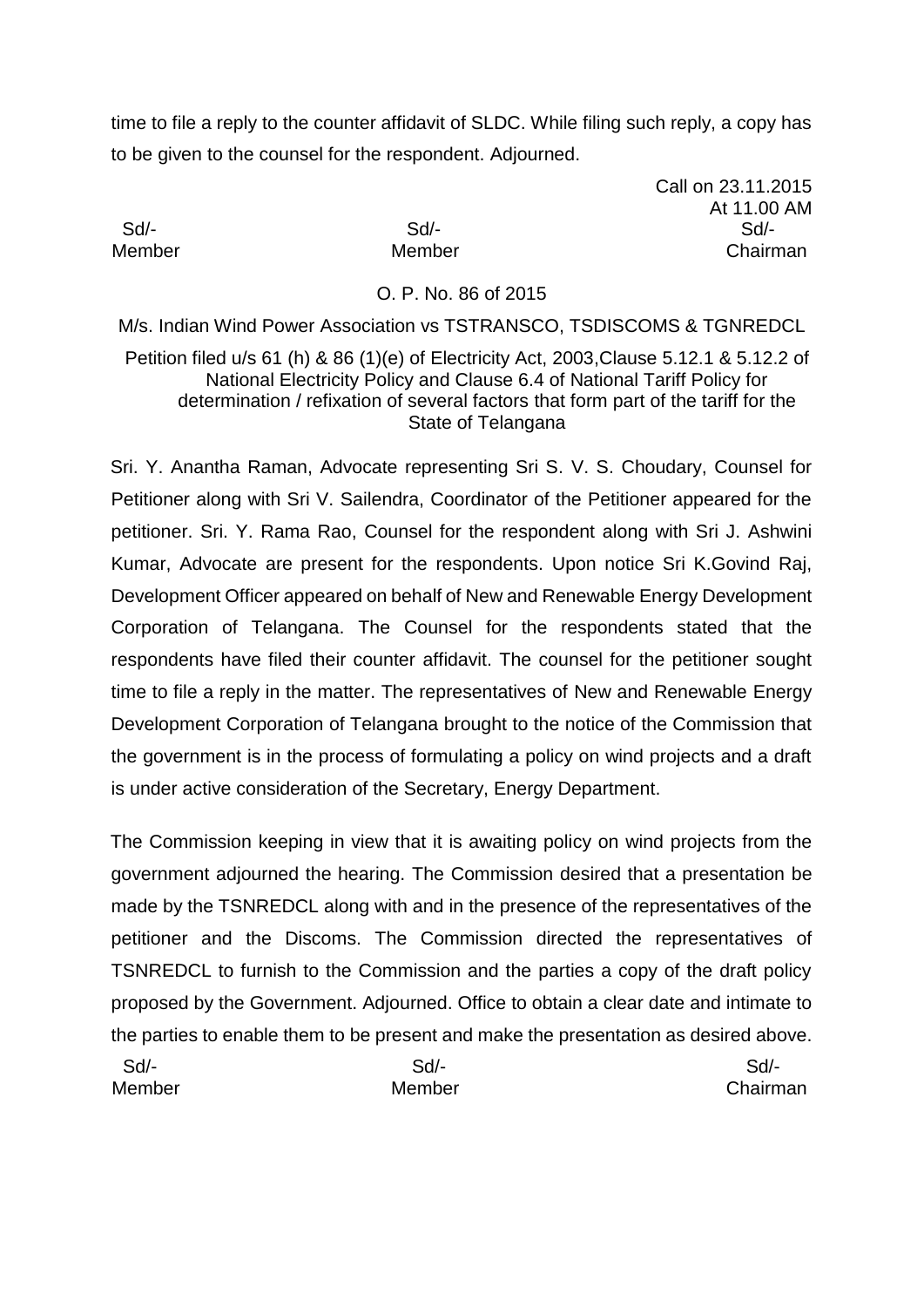O. P. No.87 of 2015 & I. A. No. 30 of 2015

#### Wind Independent Power Producers Association & M/s Hero Wind Energy Pvt. Ltd. vs TSDISCOMS

Petition filed u/s 61 r/w 86(1)(e) of Electricity act, 2003 seeking determination of tariff for wind energy projects beyond 31.03.2015

Petition to implead the 2<sup>nd</sup> petition in I.A. as proposed petitioner in OP No. 87 of 2015

Shri. Tushar Nagar, Counsel for the petitioner and Sri Ankit Chabra, Representative are present for the petitioner. Sri. Y. Rama Rao, Counsel for the respondent along with Sri. J. Ashwini Kumar, Advocate are present for the respondent. The counsel for the respondent stated that the respondents have filed their counter affidavit in the matter. The counsel for the petitioner stated that he has received counter affidavit and sought time for filing the reply of the petitioners. He also prayed for allowing the amendment petition for amending the title to the petition.

The Commission allowed the amendment petition their by petitioner no. 2 in IA No. 30 of 2015 i.e., M/s Hero Wind Energy Pvt.Ltd., has been added as party to the petition. While adjourning the hearing without any date, the Commission desired a presentation to be made by the petitioners to the Commission in consultation and coordination with TSNREDCL. This adjournment is made as the Commission is awaiting policy on wind projects from the government. Office to obtain a clear date and intimate to the parties to enable them to be present and make the presentation as desired above.

| Sd/-   | Sd/-   | Sd       |
|--------|--------|----------|
| Member | Member | Chairman |

## O. P. No. 90 of 2015

M/s Lodha Healthy Construction and Developers Pvt. Ltd. vs CMD, TSSPDCL and Officers

Petition filed questioning the action of DISCOM in not implementing the order of the Vidyut Ombudsman and to punish the licensee u/s 142 of the Electricity Act, 2003.

Filed an I.A. seeking to amend the title in the petition.

Sri. Challa Gunaranjan, Counsel for the petitioner and Sri. Y. Rama Rao, Standing Counsel for respondents along with Sri. J. Ashwini Kumar, Advocate are present. The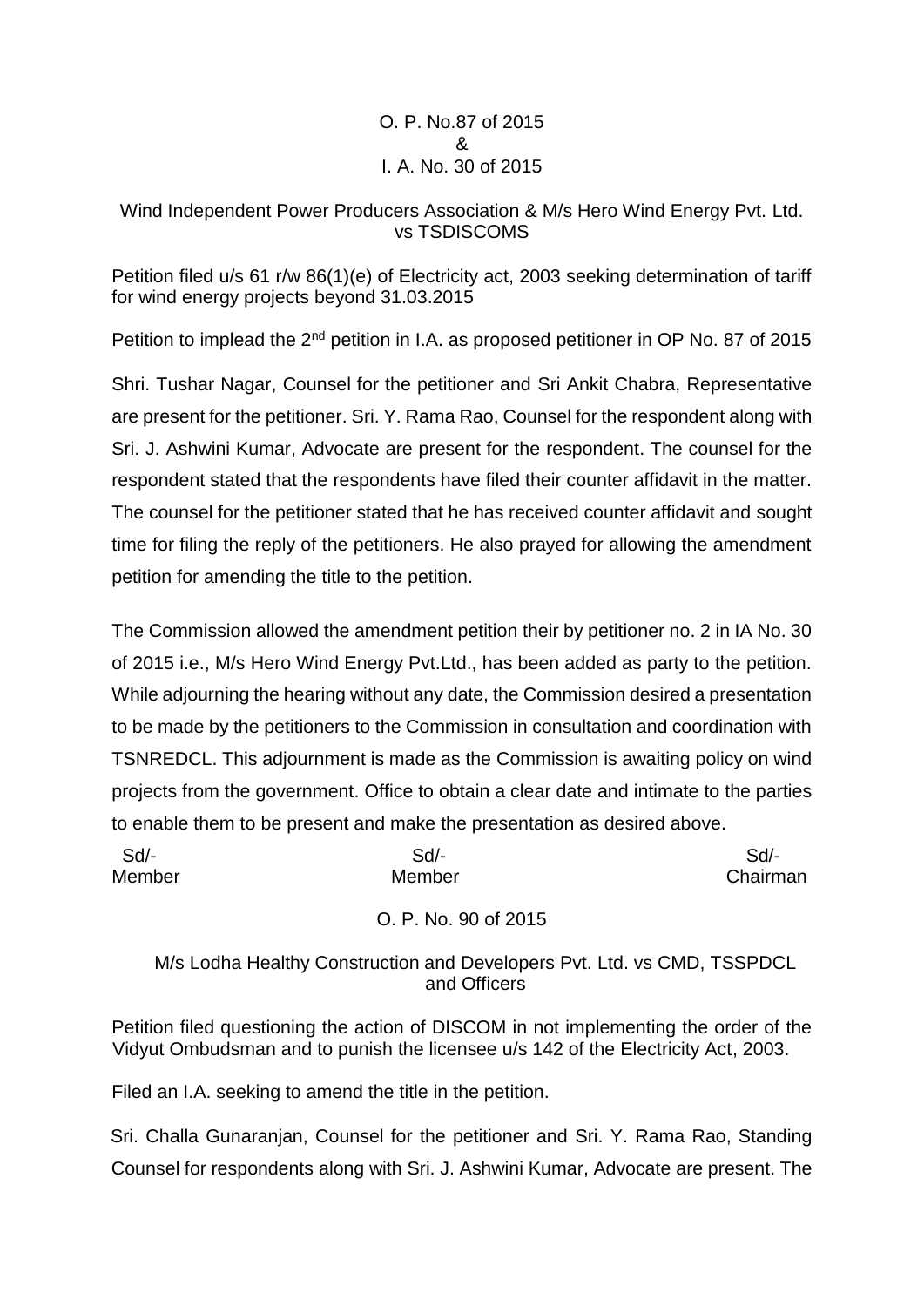Counsel for the petitioner submitted arguments on the petition. The counsel for the respondents reiterated the contents of the counter affidavit. At this stage the counsel for the petitioner brought to the notice of the Commission that an order passed by the Vidyut Ombudsman in the similar and identical case has been implemented by the licensee. The counsel for the respondents sought time to verify the same and report whether implementation can be made in this case also.

The Commission while adjourning the hearing directed the counsel for the respondent to ensure compliance of the order of the Vidyut Ombudsman and report such compliance by the next date of hearing.

Call on 23.11.2015 At 11.00 AM Sd/- Sd/- Sd/- Member Member Chairman

## O. P. No. 91 of 2015

# M/s. Sanathnagar Enterprises Ltd. vs TSSPDCL and Officers

Petition filed questioning the action of DISCOM in not implementing the order of the Vidyut Ombudsman and to punish the Licensee u/s 142 of the Electricity Act, 2003.

Sri. Challa Gunaranjan, Counsel for the petitioner and Sri. Y. Rama Rao, Standing Counsel for respondents along with Sri. J. Ashwini Kumar, Advocate are present. The Counsel for the petitioner submitted arguments on the petition. The counsel for the respondents reiterated the contents of the counter affidavit. At this stage the counsel for the petitioner brought to the notice of the Commission that an order passed by the Vidyut Ombudsman in the similar and identical case has been implemented by the licensee. The counsel for the respondents sought time to verify the same and report whether implementation can be made in this case also.

The Commission while adjourning the hearing directed the counsel for the respondent to ensure compliance of the order of the Vidyut Ombudsman and report such compliance by the next date of hearing.

Call on 23.11.2015 At 11.00 AM Sd/- Sd/- Sd/- Member Member Chairman